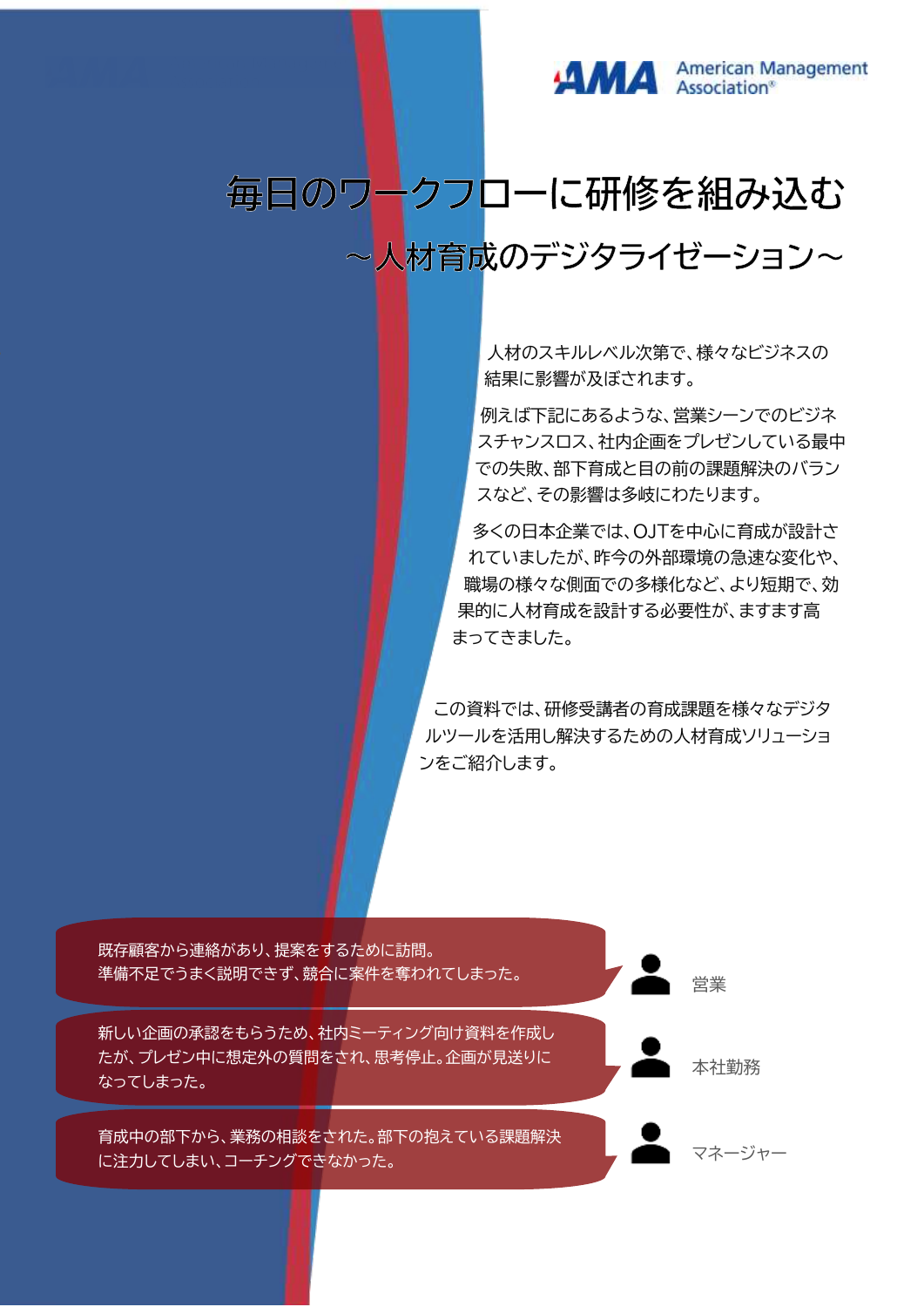# 毎日のワークフローに研修を組み込む 人材育成

AMA のマネジメント研修では、マネージャーの役割を**「人を通して成果を出す」**と定義しています。 そのために重要なタスクの一つが部下育成ですが、それぞれの部下のスキルレベルや課題は異なるでのは ないでしょうか?効果的な育成方法として、OJT や1on1のコーチングが行われることが多く、集合研修な どでは各部下のニーズにあった研修が提供しにくいのが現状です。

クインテグラルでは、人材育成の企画者、受講者、受講者の上司が抱えている育成課題を解決するため、 デジタルツールを活用し、「毎日のワークフローに研修を組み込んだ育成サービス」を提供します。

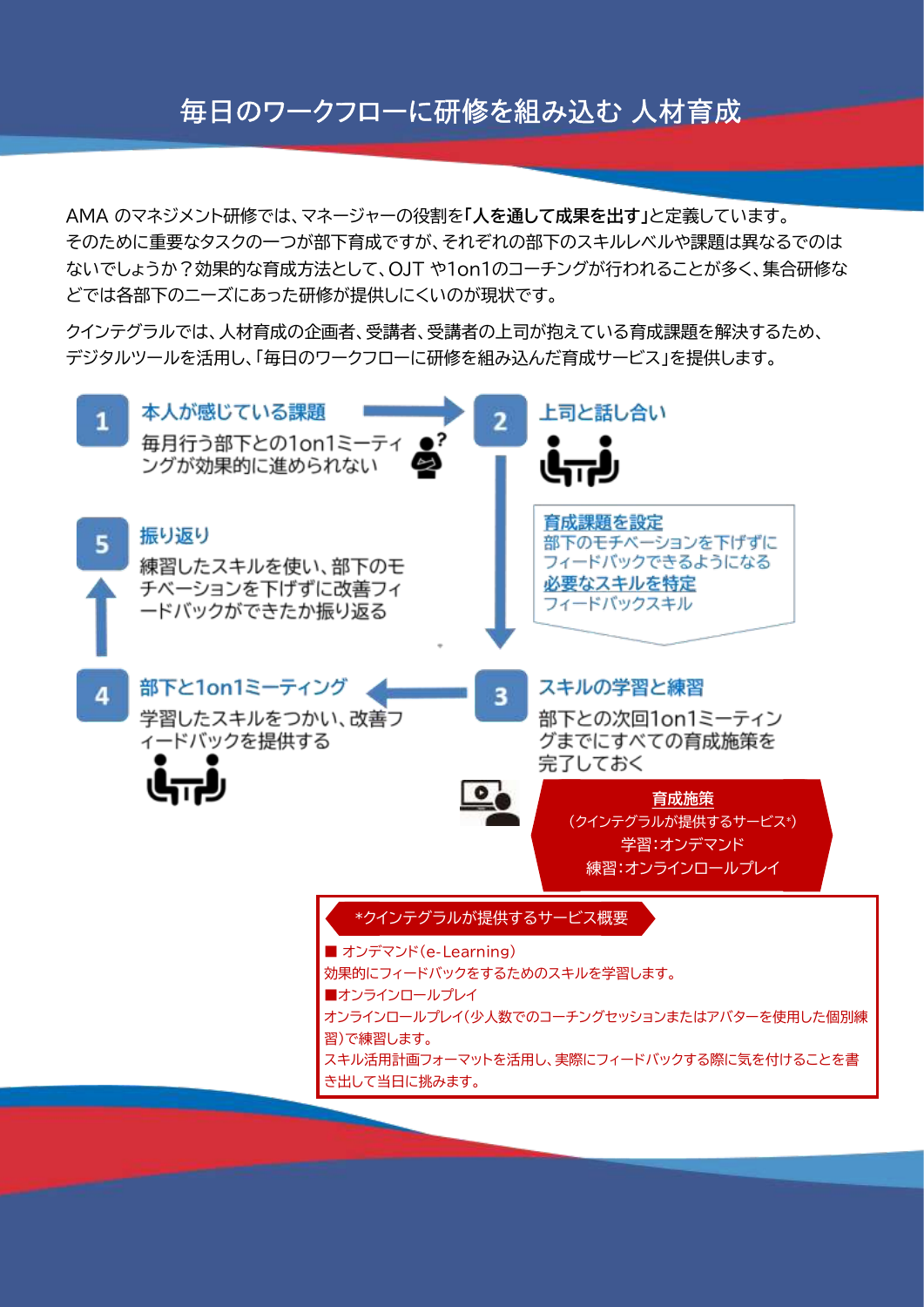### **≫ 「毎日のワークフローに研修を組み込む」選べるメニュー**

| 知識インプット                          | スキル練習                                                                                                       | 振り返り/経験学習/他者との共有                                                              |
|----------------------------------|-------------------------------------------------------------------------------------------------------------|-------------------------------------------------------------------------------|
| ■ オンデマンド                         | ■ オンラインロールプレイ                                                                                               | ■ オンデマンド                                                                      |
| 価格: 2,420円(税込)/名<br>※1コース1か月分    | 価格(日本語):<br>33,000円(税込)/60分<br>22,000円(税込)/30分<br>価格(英語):                                                   | 価格:1,100円(税込)/名<br>※クインテグラルオリジナルフォー<br>マット<br>※日英対応(コース開始時、終了時、<br>現場で実践後に活用) |
| <b>(e-Learning)</b><br>・10分~20分  |                                                                                                             |                                                                               |
| ・日英対応<br>※約60コースから選択             | 38,500円(税込)/60分                                                                                             | 【スキル活用計画フォーマット】                                                               |
| 【ウェビナー】<br>・90分程度                | 【アバタロールプレイ】<br>・30分または60分<br>・日英対応<br>※ロールプレイのプロが、アバター通して<br>実施します。<br>※1名で複数回の練習、または3名1組<br>(20分/名)で練習します。 | ・日英対応<br>※コース開始時、終了後、現場で実践後に<br>活用いただけます。                                     |
| ・英語のみ<br>※約20コースから選択             |                                                                                                             | ■ Live Online                                                                 |
| <b>■ Live Online</b>             |                                                                                                             | 【オンライン集合研修】<br>・1時間~2時間<br>・日英対応                                              |
| 【オンライン集合研修】<br>・1時間~2時間<br>・日英対応 | ■ Live Online                                                                                               |                                                                               |
|                                  | 【少人数でのコーチングセッション】<br>・1時間~2時間<br>・日英対応                                                                      |                                                                               |

※上記、オンラインロールプレイ、Live Onlineにつきましては、カスタマイズ可能です。 ※Live Onlineの価格詳細につきましては、お気軽にご相談下さい。

# **≫ e-Learningコースメニュー紹介**

#### **英語メニュー**

- 1. Resolving Conflict in the Workplace
- 2. Leading with Emotional Intelligence in the Workplace
- 3. Coaching for Performance
- 4. Delegation for Growth and Development
- 5. Diversity and Inclusion: Understanding the Impact
- 6. Building a Customer-Focused Strategy
- 7. Creating a Motivational Climate
- 8. Creating and Presenting Operational Budgets
- 9. Enhancing Communication Skills
- 10.Diversity and Inclusion: Creating an Inclusive Culture
- 11.Presenting Visually Compelling Data
- 12.Statistical Analysis Tools and Techniques
- 13.Leading the PAC: Researching and Presenting Data

#### 14.The Manager's Role During Change

- 15.Managing Resistance to Change
- 16.Framing the Message for Greater Impact
- 17.Building Credibility and Trust for Improved Communication
- 18.Accounting 101
- 19.Balancing the Books: Booking Journal Entries
- 20.Analyzing Data Using the DASA Model
- 21.Motivating and Influencing Throughout the Organization
- 22.Planning for Success
- 23.Routines that Support Efficiency and Productivity
- 24.Creating Boundaries and Balance
- 25.Establishing Presence and Credibility
- 26.Developing Awareness that Leads to Emotional Regulation
- 27.Giving and Receiving Feedback
- 28.Building Better Work Relationships
- 29.AMA's Legal Guide for Managers and Supervisors